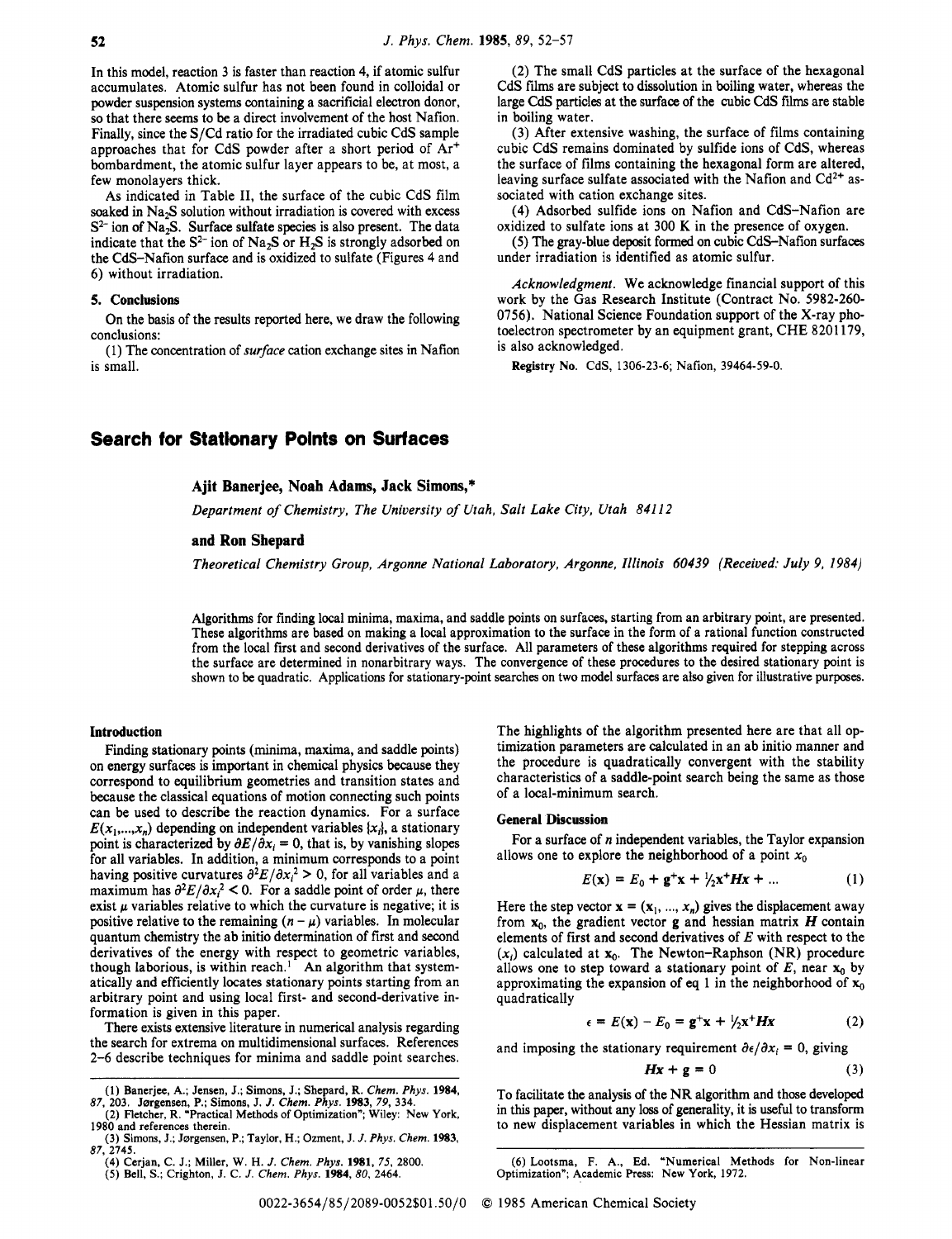Search for Stationary Points on Surfaces

diagonalized (by a unitary matrix *U):* 

$$
H \to h = U^* \, H \, U = \begin{pmatrix} h_1 \cdot 0 \\ 0 \cdot h_n \end{pmatrix}, \quad \mathbf{x} \to U^* \mathbf{x}, \quad \mathbf{g} \to U^* \mathbf{g} \tag{4}
$$

Such variables are called the local principal modes or axes. In this representation the NR step along each principal axis is, from eq **3** 

$$
x_i = -g_i/h_i \quad i = 1, ..., n \tag{5}
$$

The stationary points, in this representation, have  $g_i = 0$  for all *i*, and Hessian eigenvalues ordered according to  $0 \le h_1 \le h_2$ ... The stationary points, in this representation, have  $g_i = 0$  for all *i*, and Hessian eigenvalues ordered according to  $0 \le h_1 \le h_2 \dots \le h_n$  for a minimum,  $h_1 \le h_2 \dots \le h_n \le 0$  for a maximum, and  $h_2 \le h_1 \le h_2 \dots \le h_n$  or a s *h*, and Hessian eigenvalues ordered according to  $0 \le h_1 \le h_2$ ...  $\le h_n$  for a minimum,  $h_1 \le h_2 \dots \le h_n \le 0$  for a maximum, and  $h_1 \le \dots \le h_n \le 0 \le h_{\mu+1} \dots \le h_n$  for a saddle point of order  $\mu$ .<br>The above straightforward

of a minimum  $(h_i > 0)$  takes a step in the direction *opposite* to the gradient along each mode, that is, it steps toward the minimum. Similarly, it steps *along* the gradient toward the maximum. Generally, the NR algorithm steps toward the nearest stationary point on the surface by following opposite  $(h_i \geq 0)$  and along  $(h_i \geq 0)$ < 0) the various gradient directions.

However, it is often the case that, having located a stationary point, one desires to step *away* from its neighborhood in search of another stationary point perhaps with different character. There is a particular modification of the above NR stepping algorithm, which forms an essential basis for this paper, which can be used to guide the NR-like steps away from a nearby stationary point in search of other critical points. It gives the step lengths along each of the local modes as

$$
x_i = -g_i/(h_i - \lambda) \tag{6}
$$

where  $\lambda$  is an appropriately chosen shift parameter. Depending upon the value of  $\lambda$ , the sign of each  $(h_i - \lambda)$  will be positive or negative, and hence the direction of the step  $x_i$  will be opposite or toward the direction of the gradient. In the following discussion we further explore this concept by examining which functional forms of *E* produce a stepping algorithm of the form in *eq* 6. The early work of Cerjan and Miller resulted in this type of step formula, but their prescription for choosing the parameter  $\lambda$ differed from that proposed here. In this paper, we therefore **focus**  on how  $\lambda$  can be chosen in some optimal sense, and whether more than one such  $\lambda$  variable can be of additional use.

#### **The Rational Function Optimization (RFO) Approaches**

Following methods used for the optimization of the parameters of the electronic wave function for ground or excited states,  $7.8$  we can rewrite the local representation of the surface of eq **2** in a form which utilizes the same local derivative data as contained in the Taylor expansion but which is of the rational function type:

$$
\epsilon = E(\mathbf{x}) - E_0 = \frac{\mathbf{g}^{\mathbf{t}} \mathbf{x} + \frac{1}{2} \mathbf{x}^{\mathbf{t}} H \mathbf{x}}{1 + \mathbf{x}^{\mathbf{t}} S \mathbf{x}} = \frac{\frac{1}{2} (\mathbf{x}^{\mathbf{t}} \mathbf{1}) \begin{pmatrix} H & \mathbf{g} \\ \mathbf{g}^{\mathbf{t}} & 0 \end{pmatrix} \begin{pmatrix} \mathbf{x} \\ 1 \end{pmatrix}}{(\mathbf{x}^{\mathbf{t}} \mathbf{1}) \begin{pmatrix} S & 0 \\ 0 & 1 \end{pmatrix} \begin{pmatrix} \mathbf{x} \\ 1 \end{pmatrix}} \tag{7}
$$

where the elements of the symmetric *S* matrix are to be specified as described below. This form can be interpreted as a **[2/2]** PadE approximant to **e.** Taking the first and second derivatives of this function at **x**<sub>0</sub>, one sees that  $(\partial \epsilon/\partial x_i)_0 = g_i$  and  $(\partial^2 \epsilon/\partial x_i \partial x_j)_0 =$ *Hi,,* which are identical with those obtained in *eq* **2.** This results because the denominator of eq 7 expanded as  $(1 + x^+Sx)^{-1}$ because the denominator of eq  $\prime$  expanded as  $(1 + x^r S x)^{-1}$  contributes to  $\epsilon$  only through third and higher orders in **x**. In contrast to eq 2,  $\epsilon$  and its gradients possess finite  $x \rightarrow \pm \infty$  asymptotes, which are determined by the Hessian elements and the scaling matrix *S.* 

The stationary condition requirement  $\partial \epsilon / \partial x_i = 0$  applied to the model surface of *eq* **7** then yields an eigenvalue equation of dimension  $(n + 1)$ :

*The Journal of Physical Chemistry, Vol. 89, No. 1, 1985* **53** 

$$
\begin{pmatrix} H & g \\ g^+ & 0 \end{pmatrix} \begin{pmatrix} x \\ 1 \end{pmatrix} = \lambda \begin{pmatrix} S & 0 \\ 0 & 1 \end{pmatrix} \begin{pmatrix} x \\ 1 \end{pmatrix}
$$
 (8)

where the eigenvalue  $\lambda = 2\epsilon$  gives twice the change in  $\epsilon$  accompanying the step along **x,** which is determined from an intermediately normalized eigenvector (i.e., an eigenvector having the value unity as its last entry) of this equation.

To analyze further and interpret the eigensolutions of this RFO algorithm and to motivate a specific choice for the scaling matrix  $S$ , let us rewrite eq 8 in a partitioned form as the following two equations:

$$
(H - \lambda S)x + g = 0 \tag{9a}
$$

$$
g^+x = \lambda \tag{9b}
$$

The matrix *S* clearly has units since **x+Sx** must be dimensionless. In principle, many choices could be made for the *S* matrix given information about the shape of the energy surface near the boundary region where the quadratic approximation  $g^+x + \frac{1}{2}$ . **x+Hx** fails to be reasonable. In our opinion, there are only two reasonable choices to make for *S* given the limited data which we assume to be available in developing this surface walking algorithm; one could choose to scale all Cartesian directions uniformly  $S = a^{-2}I$  or to make a more direction-specific scaling by examining the behavior of the algorithm along the eigenmodes of the Hessian matrix (see below). The uniform-scaling choice allows eq 8 to be rewritten as

$$
\begin{pmatrix} a^2H & a\mathbf{g} \\ a\mathbf{g}^* & 0 \end{pmatrix} \begin{pmatrix} \mathbf{x}/a \\ 1 \end{pmatrix} = 2\epsilon \begin{pmatrix} \mathbf{x}/a \\ 1 \end{pmatrix} \tag{9c}
$$

in which the eigenvalue  $\lambda$  remains  $2\epsilon$ , but the eigenvector contains not the **x** step-length components but scaled components  $\mathbf{x}/a$ ; the gradient or force elements are also scaled to **ag** and the Hessian is scaled to  $a^2H$ . This same scaled eigenvalue problem (eq 9c) could, alternatively, have been obtained by formulating the local energy surface approximation (eq **7)** in terms of dimensionless coordinates  $y = x/a$ .

**An** alternative, and slightly more general, choice of Scan be made by examining eq 9a and 9b within the basis which diagonalizes the Hessian matrix. If  $S$  is taken to be a diagonal matrix in this basis with diagonal elements  $a_i^{-2}$ , then eq 8 reads

$$
\left(\begin{array}{cccccc}\n h_1 & 0 & 0 & \dots & g_1 \\
 0 & h_2 & 0 & \dots & h_n & g_n \\
 \hline\n & & g_n & 0\n \end{array}\right)\n \left(\begin{array}{c}\n x_1 \\
 x_n \\
 x_n\n \end{array}\right) =\n 2e\n \left(\begin{array}{cccccc}\n a_1^{-2} & 0 & \dots & 0 \\
 0 & a_2^{-2} & 0 & \dots & 0 \\
 \hline\n & & & a_n^{-2} & 0 \\
 0 & 0 & 0 & 0 & 1\n \end{array}\right)\n \left(\begin{array}{c}\n x_1 \\
 x_2 \\
 x_3\n \end{array}\right)\n \tag{10}
$$

In our opinion, the simple eigenvalue structure of eq 9c is to be preferred over *eq* 10, especially since one simply does not usually have enough information available to permit the *n* potentially different scale parameters *[ai)* to be chosen. Therefore, we shall restrict our attention for the duration of this paper to examining the performance of *eq* 8,9a, and 9b, to which even *eq* 10 reduces if all of the  $\{a_i\}$  are chosen to be identical (i.e., if  $a_i = a$  for all *i*). In summary then, we assume that all of the Cartesian (i.e., length) coordinates  $\{x_i\}$  have been scaled by a common amount *a* (i.e.,  $\mathbf{x} \leftarrow \mathbf{x}/a$ ) and the gradient and Hessian elements calculated in terms of these scaled coordinates. Hence, in the following equations the scale parameter is absent, having **been** absorbed into the definition of the dimensionless coordinates (Le., *S* is taken to be the unit matrix).

Returning now to an analysis of the implications of using eq 9 to carry out surface walks, let us move to the representation in which the Hessian  $H$  is diagonal. In this representation, the step lengths along each mode are

$$
x_i = g_i/(\lambda - h_i) \tag{11}
$$

**<sup>(7)</sup> Banerjee, A.; Grein, F.** *Inr. J. Quantum Chem.* **1976,** *10,* **123. (8) Shepard, R.; Shavitt, I.; Simons, J.** *J. Chem. Phys.* **1982,** *76,* **543.**  (6) Suepard, K., Shavitt, 1., Shavitt, 1., Shavitt, Phys. 1982, 70, 349.<br>
(9) Löwdin, P. O. In "Proceedings of an Advanced Seminar on Perturba-<br>
tion Theory and Its Applications in Quantum Mechanics, Oct 1965, Madison,<br>
WI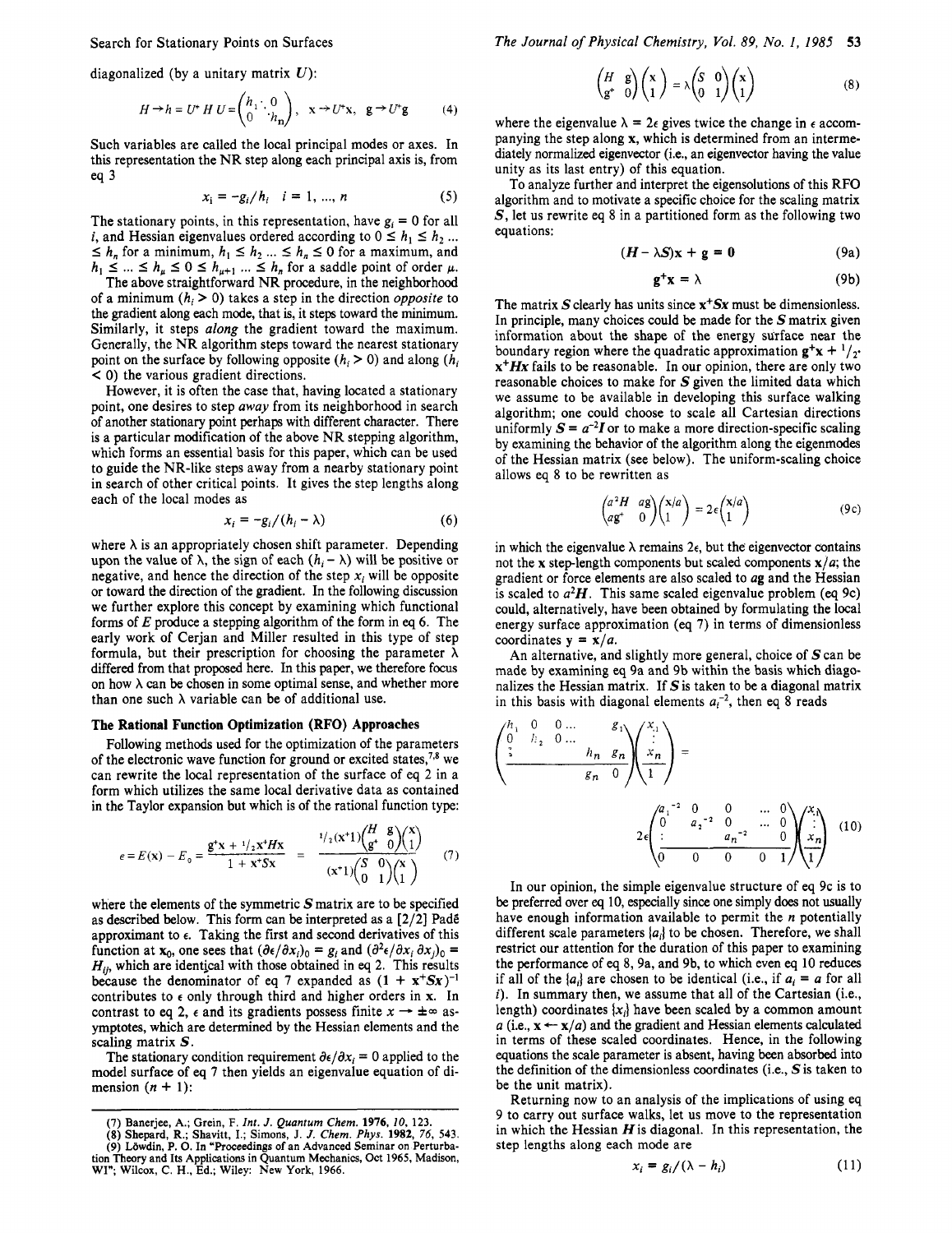# **54** *The Journal of Physical Chemistry, Vol. 89, No. I, 1985*

which is indeed of the form introduced in *eq 6.* Most importantly, now we have a prescription for choosing the so-called Hessian eigenvalue shift parameter;  $\lambda = 2\epsilon$  is to be calculated as an eigenvalue of the RFO matrix of eq 8 with  $S$  now equal to the identity matrix *I* since we are dealing with scaled coordinates. Equation 11, when substituted into eq **7** and eq 9b, gives an expression for the change in the function  $\epsilon$  and an equation which can be used to evaluate  $\lambda$ :

$$
\epsilon = 1/z \sum_{i} g_i^2 (\lambda - h_i/2) / (\lambda - h_i)^2 \tag{12}
$$

$$
\sum g_i^2/(\lambda - h_i) = \lambda \tag{13}
$$

where  $z = (1 + \sum_i x_i^2)$  is always a positive quantity. Considering eq 11, 12, and 13 as parametric forms in  $\lambda$ , one observes that the function  $E(x)$  is predicted to go up or down ( $\epsilon$  positive or negative) along the *i*th mode depending on whether  $(\lambda - h_i/2)$  is positive or negative. The sign of  $(\lambda - h_i)$  from eq 11 will determine whether the step along the ith mode is toward or opposite the gradient. The parameter values  $\lambda$  for which the left-hand side (lhs) and right-hand side (rhs) of eq 13 are equal correspond to the eigenvalues of eq 8.

*I* 

To appreciate the behavior of the solutions, it is instructive to plot the two sides of eq 13 as functions of  $\lambda$ , as is shown in Figure la. The vertical asymptotes correspond to the eigenvalues of the Hessian  $h_1, h_2, ..., h_n$ . The lhs tends to  $+\infty$  (or  $-\infty$ ) as  $\lambda$  approaches an eigenvalue  $h_i$  from the right (or left). For large positive (negative) values of  $\lambda$ , the lhs is positive (negative) and tends to zero. The lhs thus has  $n + 1$  branches. The rhs, on the other hand, is a straight line through the origin with unit slope. The points of intersection,  $n + 1$  of them, correspond to the eigenvalues of *eq* 8. It is clear from Figure la that eigenvalues of *eq* 8 bracket the eigenvalues of the Hessian,  $\lambda_i \leq h_i \leq \lambda_{i+1}$ . This result is known as a separation or bracketing theorem.<sup>9</sup>

At convergence to a minimum-energy point, all  $g_i = 0$ , which gives  $x_i = 0$ . The corresponding lowest eigenvalue  $\lambda$  of the RFO matrix is also zero and the other *n* eigenvalues are those of the Hessian at the minimum point. For a saddle point of order  $\mu$ , the zero eigenvalue separates the  $\mu$  negative and  $(n - \mu)$  positive eigenvalue of the Hessian. In particular, near a local minimum, the corresponding lowest eigenvalue  $\lambda_1$  is negative until at convergence, it is equal to zero.

Even though the above analysis is presented in the diagonal-Hessian representation, application of the method does not require that *H* be diagonal. One simply constructs the RFO matrix of eq 8 at  $x_0$ , calculates the appropriate eigenvector (e.g., corresponding to the lowest eigenvalue for a minimum search), and then obtains the new starting point as  $\mathbf{x}_0 = \mathbf{x}_0 + \mathbf{x}$ . This process is continued until convergence is obtained. This RFO procedure can be shown to converge quadratically.<sup>7,8</sup> This may be confirmed by writing the derivative of the energy near the stationary point as

$$
\partial E/\partial x = \mathbf{g} + H\mathbf{x} + O(\mathbf{x}^2)
$$
 (14)

where  $O(x) = O(g) < 1$ . Therefore writing the RFO eq 9 as **x**  $= -H^{-1}g + O(\lambda x)$ , and using  $\lambda = g^+x$ ,  $O(\lambda) = O(x^2)$  one has  $\partial E/\partial x = O(x^2) + O(x^3)$ . The gradient, and therefore the energy change in each iteration, decreases as the square of the value in the previous iteration and hence the algorithm is quadratically convergent in the neighborhood of a solution. Furthermore, scaling of the eigenvector by a factor  $\alpha$  used to calculate mode displacements preserves quadratic convergence provided that  $(1 \alpha$ ) =  $O(x^2)$ . Note that the intermediate normalization in eq 8 corresponds to  $\alpha = (1 + \mathbf{x}^T \mathbf{x})^{-1/2}$ .

*Search for Local Minimum.* Let us further analyze the behavior of the above algorithm during the stepwise search for a local minimum. The specific cases depicted in Figure 1, b-d, correspond to locations  $\mathbf{x}_0$  on the surface whose local structure (characterized via the signs of the hessian eigenvalues) may or may not be consistent with that of the region of the desired stationary point. Figure 1b shows the case when one eigenvalue of the Hessian **is** positive and the other negative, which would be



**Figure 1.** Schematic plots of the left- and right-hand sides of eq 13 as a function of  $\lambda$ . la shows all of the roots and 1b, 1c, and 1d correspond to a minimum search.

the case if the starting point  $x_0$  were near a saddle point. As discussed earlier,  $\lambda_1$  is always negative so that the function value  $\epsilon$  always decreases. In addition, since in this case ( $\lambda_1 - h_1/2$ ) and  $(\lambda_1 - h_2/2)$  are both negative, components of the change in  $\epsilon$  along each of the principal modes also decrease (including the mode with negative curvature). This is, of course, what one desires in searching for a local minimum. Figure 1c shows a case when two Hessian eigenvalues are negative (near a maximum) and Figure Id depicts a case when the structure of the Hessian is consistent with a minimum. For all of these situations the above analysis holds; the function **E** and all its components are always lowered when  $\lambda = \lambda_1$  is used, thereby assuring minimization of the  $\epsilon$ function. Search for a local maximum follows analogous lines. Here, the largest eigenvalue,  $\lambda_{n+1}$  (for which the function value always increases), is chosen to define **x.** 

*Search for Saddle Points.* The RFO algorithm introduced in the last section can also be used for saddle-point searches. For example, to find a first-order saddle point, one would choose the second eigenvalue  $\lambda_2$  and its eigenvector to determine the changes in the  $\epsilon$  function and the step length and direction **x**. However, let **us** first examine slight modifications in the algorithm, which are aimed at attempting to increase its stability for saddle-point searches. Levenberg and Marquardt have shown<sup>10</sup> that, for step-constrained extrema searching algorithms, only *one* parameter  $\lambda$  is required for the calculation of the optimum steps. For a saddle-point search of  $\mu$ -th order, the above RFO algorithm of course gives only one  $\lambda$  (namely,  $\lambda_{\mu+1}$ ). However, because of the bracketing property, the fact that  $h_{\mu} \leq \lambda_{\mu+1} \leq h_{\mu+1}$  (see Figure la) suggests a possible separation of the problem into  $\mu$  principal

<sup>(10)</sup> **Davies, M.; Whitting,** I. J. ref *6,* **p** 191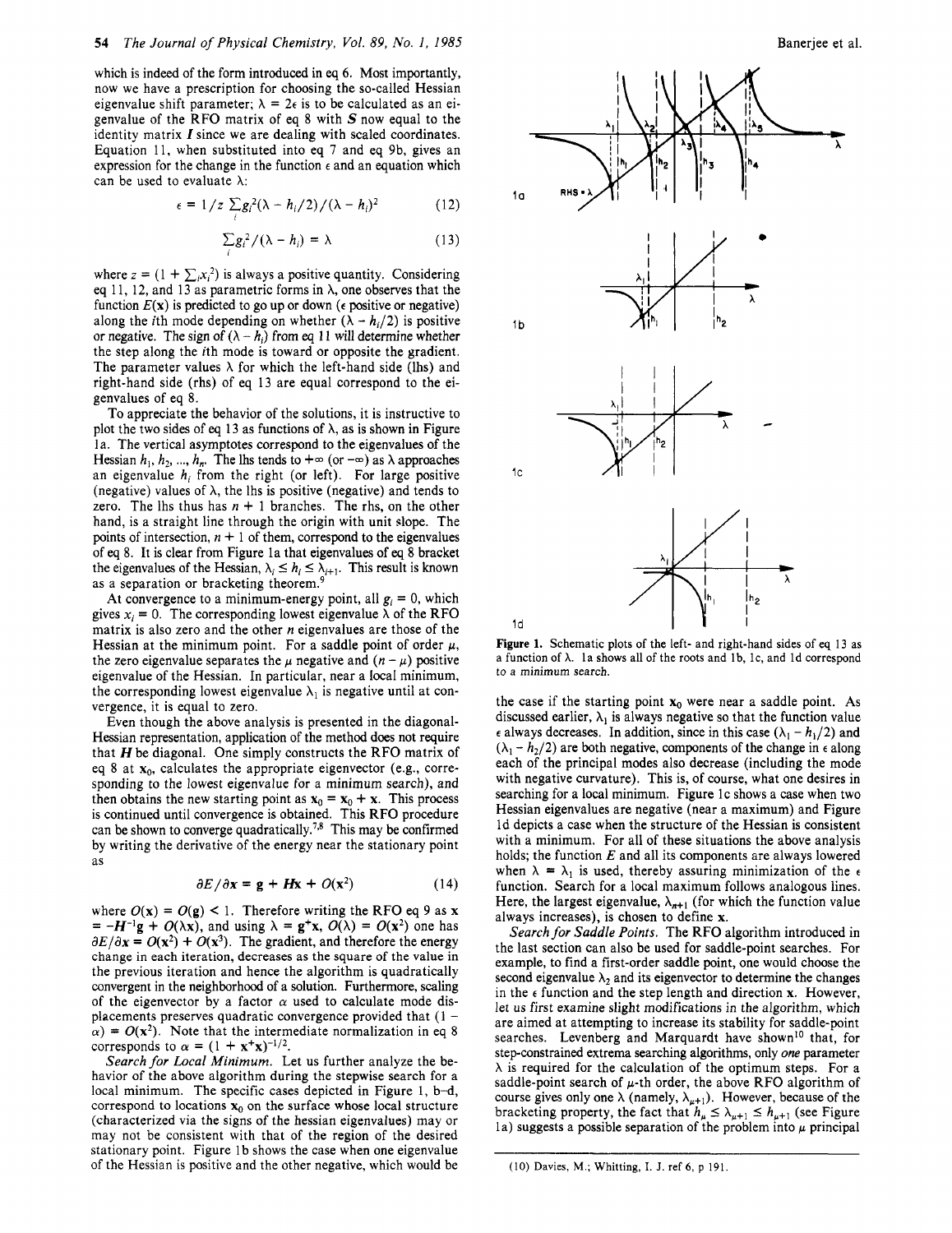modes to be maximized and  $(n - \mu)$  principal modes to be minimized. Such a thought raises the question of whether it is it possible to find two curvature shift parameters,  $\lambda_p$  and  $\lambda_p$ , one for modes relative to which the **e** function is to be maximized and the other for which it is minimized. Such an approach can be developed by solving separately two partitioned problems: maximization of  $\epsilon$  along a chosen set of  $\mu$ -principal modes and then minimization along the remaining  $n - \mu$  principal modes.

This division into two separate optimization problems can be accomplished by constructing a unitary matrix  $U = \{u_1, ..., u_n\}$  $v_1, ..., v_{n-\mu}$ , where a set of normalized linearly independent column vectors  $\mathbf{v}_i$  have been constructed to be orthogonal to the  $\mathbf{u}_k$ , which are eigenfunctions of the Hessian,  $H u_k = \lambda_k u_k$ . Then  $U^+ H U$  has the desired block diagonal form in which the elements of the diagonal blocks are  $u_k^{\dagger}Hu_l = \lambda_k \delta_{kl}$ , and  $v_i^+Hv_j$ , and the elements of the off-diagonal block vanish  $v_i^+ H u_k = \lambda_k v_i^+ u_k = 0$ . Thus in this new basis the  $\mu$  and  $n - \mu$  dimensional eigenspaces of H are noninteracting. With the desired separation achieved, the partitioned RFO (P-RFO) algorithm yields the following two analogs of eq 8:

$$
\left(\begin{array}{c}\nH_1 \cdot \bigcirc \\
\bigcirc \\
\frac{\partial}{\partial r} \cdot \bigcirc \mu_{\mu} \\
\frac{\partial}{\partial r}\n\end{array}\middle|\n\begin{array}{c}\ng \\
\vdots \\
\frac{\partial}{\partial \mu} \\
\frac{\partial}{\partial r}\n\end{array}\n\right)\n\left(\begin{array}{c}\n\chi_1 \\
\vdots \\
\frac{\partial}{\partial r}\n\end{array}\right) = \lambda_p \left(\begin{array}{c}\n\chi_1 \\
\vdots \\
\frac{\partial}{\partial r}\n\end{array}\right) \n\tag{15}
$$

$$
\left(\begin{array}{c}\nH_{\mu+1} \cdots H_{\mu+1,n} \\
H_{n,\mu+1} \cdots H_n\n\end{array}\middle| \begin{array}{c}\ng_{\mu+1} \\
\vdots \\
\frac{\partial}{\partial n}\n\end{array}\right)\n\left(\begin{array}{c}\n\ddots \\
\ddots \\
\ddots \\
\frac{\partial}{\partial n}\n\end{array}\right) = \lambda_n \left(\begin{array}{c}\n\ddots \\
\ddots \\
\ddots \\
\frac{\partial}{\partial n}\n\end{array}\right) \tag{16}
$$

when expressed in the  $\{u_k, v_j\}$  basis. Here  $\lambda_p$  and  $\lambda_n$  are the highest and lowest eigenvalues of eq 15 and 16, respectively,  $\lambda_p$  is always positive, and  $\lambda_n$  is always negative and both approach zero near convergence.

For the application the above P-RFO algorithm to a search for a saddle point of order  $\mu$ , one must decide which of the  $\mu$ -principal modes to be maximized. For  $\mu = 1$  this means that one must decide which local mode along which to maximize **e.** This is not an easy question to answer. To appreciate the difficulty, imagine a walk from a region where the structure of the Hessian is not consistent with the desired saddle point. If the Hessian eigenvalues are smoothly varying functions along the step, the lowest  $\mu$ -eigenvalues of  $H$  would need to undergo the least change to evolve into a Hessian of the correct structure. Hence, the principal modes corresponding to the  $\mu$  smallest eigenvalues of  $H$  should be chosen for maximization and the  $n - \mu$  remaining modes for minimization to search for a closest (in curvature change) saddle point. This assumption is consistent with the RFO algorithm based on the bracketing theorem (shown pictorially in Figure la) where the  $(\mu + 1)$ th eigenvalue of the RFO matrix always falls between the  $\mu$ th and  $(\mu + 1)$ th eigenvalues of **H** (arranged in ascending order). Unfortunately, however, it is not always true that choosing the *p* lowest modes to be maximized will result in success. **In** general, it may be necessary to explore *all* possible choices of  $\mu$  modes out of n total degrees of freedom for maximization to locate the desired saddle point.

The above P-RFO algorithm is based on extremization of two new functions using the RFO algorithm. Therefore it is quite stable and also converges quadratically. Unlike the original RFO algorithm, its application requires transformation to a basis in which the Hessian is at least block diagonal.

Comparison *of* the *RFO* and *P-RFO* Algorithms. Let us now analyze the comparative step-by-step behavior of the two algorithms (RFO, P-RFO) which have been proposed for use in searches for saddle points. For simplicity, in a-c of Figure 2 are shown representatives for the cases with  $\mu = 1$ . Figure 2a shows the behavior of the two algorithms when the structure of  $H$  is consistent with the desired first-order  $(\mu = 1)$  saddle point; *H* has one positive and one negative eigenvalue. The RFO algorithm produces a second root  $\lambda_2$  which is positive (it can also be negative), because the starting point  $x_0$  was below the desired saddle point hence the function value must increase. As a result,  $(\lambda_2 - h_1/2)$ 



**Figure 2.** Schematic **plots** of the left- and right-hand sides of eq 13 as a function of  $\lambda$  for RFO and P-RFO algorithms corresponding to a search for a saddle point of first order.

is positive while  $(\lambda_2 - h_2/2)$  is negative, so the component of the  $\epsilon$  function along one-mode increases, while it decreases along the second mode, as desired. However, it is conceivable that  $(\lambda_2 - h_2/2)$  could have also been positive. In contrast, the P-RFO produces  $(\lambda_p - h_1/2)$  that is always positive and  $(\lambda_n - h_2/2)$  that is always negative. Figure 2b contrasts the performances of the RFO algorithm and its variant at a point which is not in the neighborhood of the desired saddle point  $(\mu = 1)$ . Here, both eigenvalues of  $H$  are positive (e.g., at a point  $x_0$  near a minimum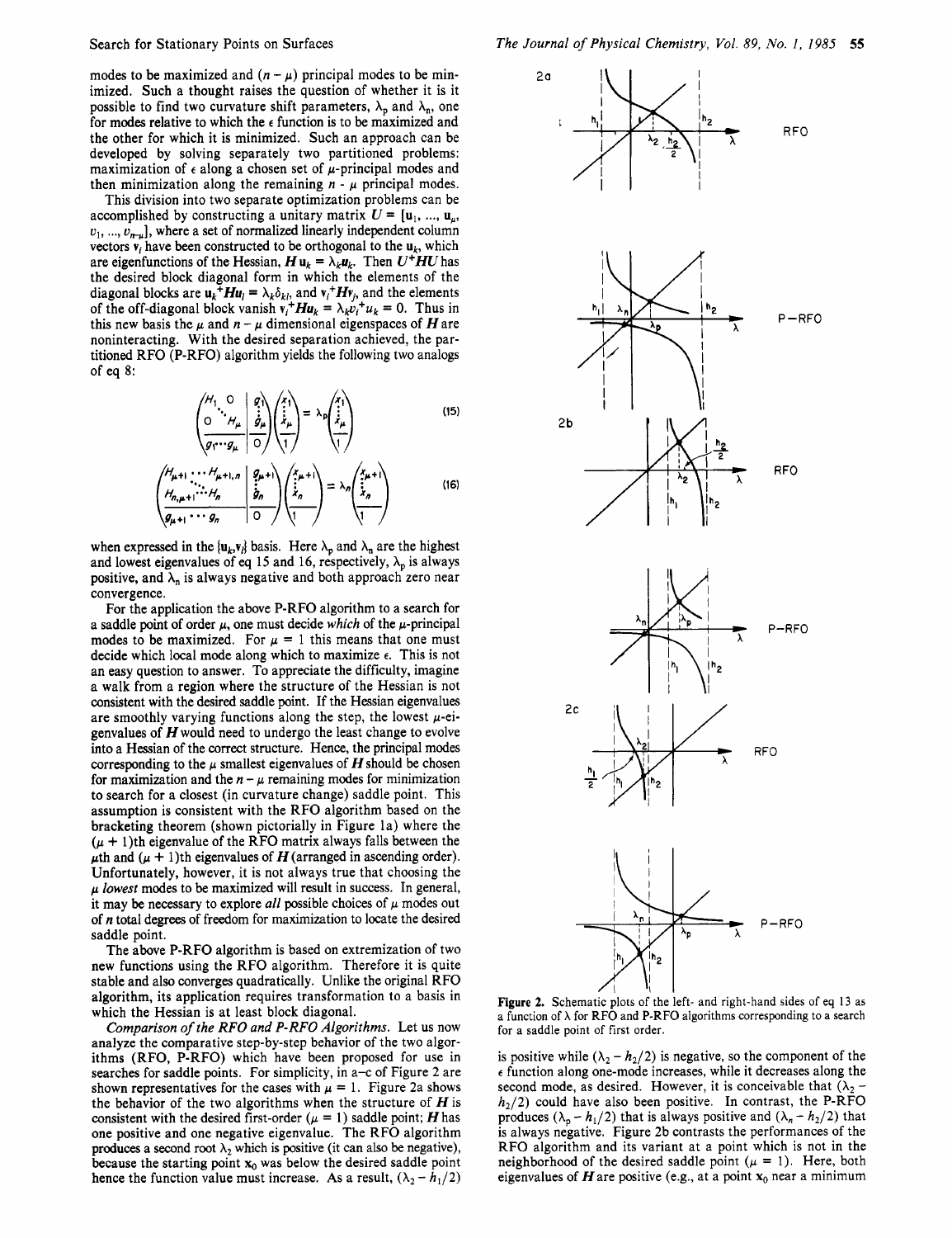with the desired saddle point above  $x_0$ ). The RFO algorithm gives  $\lambda_2$  and  $(\lambda_2 - h_1/2)$  always positive while  $(\lambda_2 - h_2/2)$  can be negative (usual case) or positive. Thus the total function and its component along the first mode always increase. Pictorially, the RFO algorithm for such cases may step down toward (usual case) or away from the "valley **floor"** along the second mode while always going up the valley along the first mode in a manner which assures that the total function always increases. In contrast (and by construction), the P-RFO algorithm has  $(\lambda_p - h_1/2)$  and  $(\lambda_n - h_2/2)$ always positive and negative, respectively. That is, it always steps down toward the valley floor along the second mode while going up the valley along the first mode. However, it does *not* assure that the cumulative effect will result in an increase of the  $\epsilon$  function value. Figure 2c shows a similar case when both eigenvalues of  $H$  are negative (near a maximum), where the same analysis applies and the usual step directions are up toward a ridge top along the I-mode while going down the ridge in the 2-mode in search for a saddle point.

Let us now examine the relative magnitudes of the step lengths  $x_i$  along each of the principal directions.

Overstepping. So far we have assumed that, starting from a point  $\mathbf{x}_0$  (and based on local approximations to the true surface of the type in eq 7), the properties of the new point  $x_1$  (gradient and Hessian) predicted by the stepping algorithms are consistent with those of the true surface within some tolerance. Overstepping into a region where the Hessian structure is not that which characterizes the desired stationary point is entirely possible. Unfortunately, an a priori determination of a "trust" region beyond which the approximate surface poorly represents the true surface requires a knowledge of higher derivatives (e.g., of third and higher order for the quadratic approximation used here). An inappropriate ad hoc determination of such a "trust" region could result in a significant increase of computational effort or possible divergence.

We describe here a dynamic step reduction procedure to deal with the overstepping problem. This procedure is an extension of Fletcher's algorithms and is employed in the numerical examples treated in the next section. For a given step **x,** the size of the relative error incurred by the model function  $E(x)$  over the true function  $\tilde{E}(x)$  is  $\delta(x) = |\Delta \tilde{E} - \Delta E|/|\Delta E|$  where  $\Delta \tilde{E} = \tilde{E}(x) - \tilde{E}_0$ is the difference in the true function for the step given by **x.** A "trust region" can be defined by those steps  $x$  for which the relative error is less than a specified amount  $\delta(\mathbf{x}) \leq \delta$ , where  $\delta$  is a predetermined constant fraction. **A** step **x** that fails to satisfy this criterion is judged to be too long and its length must be reduced.

The requisite reduction in step length can be obtained by performing a one-dimensional line search along  $\mathbf{x}_1 = \mathbf{x}_0 + t\mathbf{u}$ , where  $\mathbf{u} = \mathbf{x}/|\mathbf{x}|$  is a unit vector lying along the step **x** and the parameter  $t$  ( $0 \le t \le |x|$ ) defines the line. The *scalar* values of the gradient and Hessian along this line at  $\mathbf{x}_0$  are  $g = \mathbf{g}^+ \mathbf{u}$ ,  $h =$  $\mathbf{u}^+ \mathbf{H} \mathbf{u}$ . Then the values of t which satisfy  $\delta(t) \leq \delta$  can be shown to be those that obey

$$
Mt^2/6 \le \tilde{\delta}|g + \frac{1}{2}ht| \tag{17}
$$

where  $M$  is (an estimate of) the largest absolute value which the where M is (an estimate of) the largest absolute value which the<br>third derivative of the  $\tilde{E}$  function assumes along the line  $0 \le t$ <br> $\le$   $|y|$ . We can estimate M using a Toylor expansion about  $t =$ third derivative of the  $\bar{E}$  function assumes along the line  $0 \le t \le |\mathbf{x}|$ . We can estimate *M* using a Taylor expansion about  $t =$ 0:  $M = 6|\tilde{\Delta}E - \Delta E|/|\mathbf{x}|^3$ . The solution of eq 17 can be straightforwardly obtained for particular values of g, h, and *M*  calculated at the point **xo.** The application of this procedure is straightforward since it is performed on a one-dimensional curve which requires only evaluation of the value of the function  $E(x)$ at the new point **x.** We have made use of this step-reduction algorithm for all of the numerical applications reported in this paper. The choice for the  $\delta$  parameter  $\delta = 0.3$  was found, after a little experimentation, to provide reasonable and seemingly reliable line searches when employed in this algorithm.

Using Approximate Hessians. So far we have developed and analyzed the expected performance of two RFO schemes assuming that the elements of the gradient **g** and Hessian Hare available. **A** very important application of these methods arises in potential energy surfaces of molecules. In such cases, the ab initio calculation of the Hessian matrix elements are tedious and laborius, primarily because of the large number of integral derivatives which contribute to them. It is therefore important to explore the performance of the above RFO schemes in which approximate (and presumably easier to evaluate) Hessian matrix elements are used. The methods proposed in the literature for the evaluation of approximate or updated Hessians are based upon finite-difference approximations based upon the following equation

$$
H_{K+1}(\mathbf{x}_{K+1} - \mathbf{x}_K) = (\mathbf{g}_{K+1} - g_K) \tag{18}
$$

involving gradient elements from two successive steps  $\mathbf{x}_k$  and  $\mathbf{x}_{K+1}$ .

We have used the so called Powell update procedure<sup>11</sup> because it preserves the symmetric character of  $H_{K+1}$ , although it does not force  $H_{K+1}$  to have the same eigenvalue structure as  $H_K$ . This means that the Hessian is free to evolve an eigenvalue structure which changes during the energy surface walk, which is clearly an essential feature of any acceptable update method. The Powell update expression is given as follows

$$
H_{K+1} = H_K + (S^+S)^{-1} \left\{ VS^+ + SV^+ - \frac{(V^+S)(SS^+)}{(S^+S)} \right\}
$$
(19)

 $\lambda$ 

where

$$
S = x_{K+1} - x_K, \text{ and } v = (g_{K+1} - g_K) - H_K S \qquad (20)
$$

This process of recursive updating requires an initial Hessian *Ho.*  We have formed  $H_0$  by carrying out a finite-difference gradient calculation on a grid of points near the starting point  $X_0$ . The applications presented here demonstrate that one can locate desired stationary points using RFO schemes with updated Hessian. We find that, due to the approximate nature of the Hessian, a step restrictive procedure (such as one presented earlier) should be used along with the updated Hessian to mainly avoid an occasional large misleading step.

# **Applications**

We have tested the RFO algorithms on model surfaces. We have used the step modification algorithm, described earlier, throughout in search of the various stationary points on surfaces presented here. The first application involves searches for both a minimum and a saddle point on the following model potential surface:

$$
E(x_1, x_2) = (a - bx_2)x_1^2 e^{-x_1^2} + (c/2)x_2^2 \tag{21}
$$

with  $a = b = c = 1$ . Since the surface (see Figure 3) has relatively similar shapes in both directions, we chose to scale the x and *y*  axes both by the same amount in the dimensionless units of this model surface. This same surface was examined earlier by Cerjan and Miller<sup>4</sup> (CM) and by Simons et al.<sup>3</sup> Its minimum is located at (0,0) and two identical saddle points occur at  $(\pm 1,0)$ . For minimum searches, both algorithms reduce to the RFO case where we expect the algorithm to tend to minimize along each principal mode. Figure 3 shows the locus of the RFO steps starting from near the saddle point and following the "valley" along the  $x$  axis to the minimum. The RFO path follows the valley hugging the valley floor. Figure 3 also shows the "walks" of the RFO and P-RFO algorithms for the saddle-point search starting near the minimum utilizing both analytical and updated Hessians. The analytical-Hessian P-RFO walk hugs the valley floor more closely than does the corresponding RFO walk. Starting from near the minimum at  $(0,0)$ , the soft mode (corresponding to the lowest eigenvalue of the Hessian) produces steps along the  $y$  axis. At the fourth step, in the region near (0.01,0.7), both eigenvalues of the Hessian are nearly equal and are positive. This situation induces a P-RFO step with nearly equal  $x$  and  $y$  components, due to the independent (partitioned) calculation of each component. **As** a result, this P-RFO step cuts quite perpendicular to the potential contour lines as a valley-walk should do. In contrast, the RFO step gives a larger component along the **x** direction which

<sup>(11)</sup> Powell, **M.** J. D. *Math. Prog.* **1971,** *I,* 26.